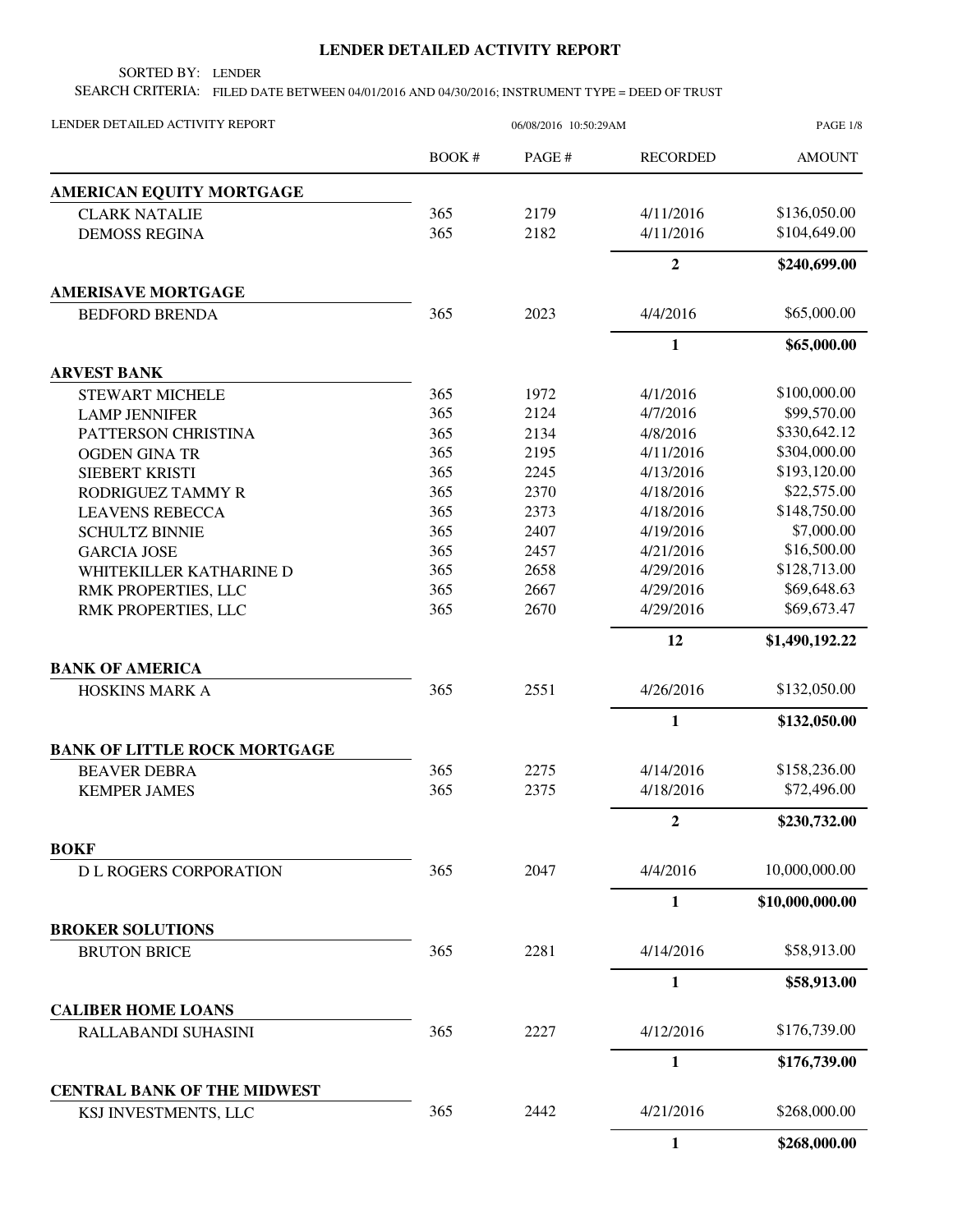LENDER DETAILED ACTIVITY REPORT 06/08/2016 10:50:29AM

PAGE 2/8

|                                                      | BOOK# | PAGE# | <b>RECORDED</b>  | <b>AMOUNT</b>  |
|------------------------------------------------------|-------|-------|------------------|----------------|
| <b>CITIBANK</b>                                      |       |       |                  |                |
| <b>CHAPMAN TWYLA</b>                                 | 365   | 2151  | 4/8/2016         | \$47,700.00    |
|                                                      |       |       | $\mathbf{1}$     | \$47,700.00    |
| <b>CMH HOMES, INC</b>                                |       |       |                  |                |
| <b>TRIVITT CAROLYN</b>                               | 365   | 2671  | 4/29/2016        | \$89,409.00    |
|                                                      |       |       | $\mathbf{1}$     | \$89,409.00    |
| <b>COMMERCE BANK</b>                                 |       |       |                  |                |
| YUST JUDITH                                          | 365   | 2089  | 4/6/2016         | \$30,000.00    |
| <b>BUTLER ADRIAN T</b>                               | 365   | 2585  | 4/27/2016        | \$71,920.00    |
|                                                      |       |       | $\overline{2}$   | \$101,920.00   |
| <b>COMMUNITY BANK &amp; TRUST</b>                    |       |       |                  |                |
| <b>SMITH MELISSA</b>                                 | 365   | 2126  | 4/7/2016         | \$213,750.00   |
|                                                      |       |       | $\mathbf{1}$     | \$213,750.00   |
| <b>COMMUNITY BANK AND TRUST</b>                      |       |       |                  |                |
| <b>DAVIDSON GEORGE</b>                               | 365   | 2098  | 4/6/2016         | \$36,069.00    |
| <b>KAUFFMAN CHERYL</b>                               | 365   | 2379  | 4/18/2016        | \$53,400.00    |
| <b>KAUFFMAN CHERYL</b>                               | 365   | 2380  | 4/18/2016        | \$5,055.55     |
| HUTCHENS HELEN L                                     | 365   | 2490  | 4/22/2016        | \$100,138.97   |
| <b>LOR GER</b>                                       | 365   | 2675  | 4/29/2016        | \$85,000.00    |
| <b>HALL CHARLES J</b>                                | 365   | 2236  | 4/12/2016        | \$56,038.00    |
|                                                      |       |       | 6                | \$335,701.52   |
| <b>COMMUNITY NATIONAL BANK</b>                       |       |       |                  |                |
| <b>GIVENS NANCY</b>                                  | 365   | 2339  | 4/18/2016        | \$48,000.00    |
|                                                      |       |       | $\mathbf{1}$     | \$48,000.00    |
| <b>DAIGLE LYNN GALE</b>                              |       |       |                  |                |
| <b>BOOTH ELIZABETH C</b>                             | 365   | 2212  | 4/12/2016        | \$92,000.00    |
|                                                      |       |       | $\mathbf{1}$     | \$92,000.00    |
| DALE INVESTMENTS, LLC<br><b>CAMPBELL GINA JOANNE</b> | 365   | 2360  | 4/18/2016        | \$0.00         |
|                                                      |       |       | $\mathbf{1}$     | \$0.00         |
| <b>EQUITABLE MORTGAGE</b>                            |       |       |                  |                |
| <b>ABSHIER HOLLY</b>                                 | 365   | 2655  | 4/29/2016        | \$74,100.00    |
|                                                      |       |       | 1                | \$74,100.00    |
| <b>FENSKE PAUL TR</b>                                |       |       |                  |                |
| NORRIS ANDREW DONOVAN                                | 365   | 2209  | 4/12/2016        | \$65,000.00    |
|                                                      |       |       | $\mathbf{1}$     | \$65,000.00    |
| <b>FENSKE SHARON TR</b>                              |       |       |                  |                |
| <b>NORRIS NICOLE</b>                                 | 365   | 2209  | 4/12/2016        | \$65,000.00    |
|                                                      |       |       | $\mathbf{1}$     | \$65,000.00    |
| FIDELITY ABSTRACT AND TITLE COMPANY                  |       |       |                  |                |
| LUNGSTRUM CYNTHIA A                                  | 365   | 2581  | 4/27/2016        | \$1,570,000.00 |
| LUNGSTRUM CYNTHIA A                                  | 365   | 2582  | 4/27/2016        | \$71,000.00    |
|                                                      |       |       | $\boldsymbol{2}$ | \$1,641,000.00 |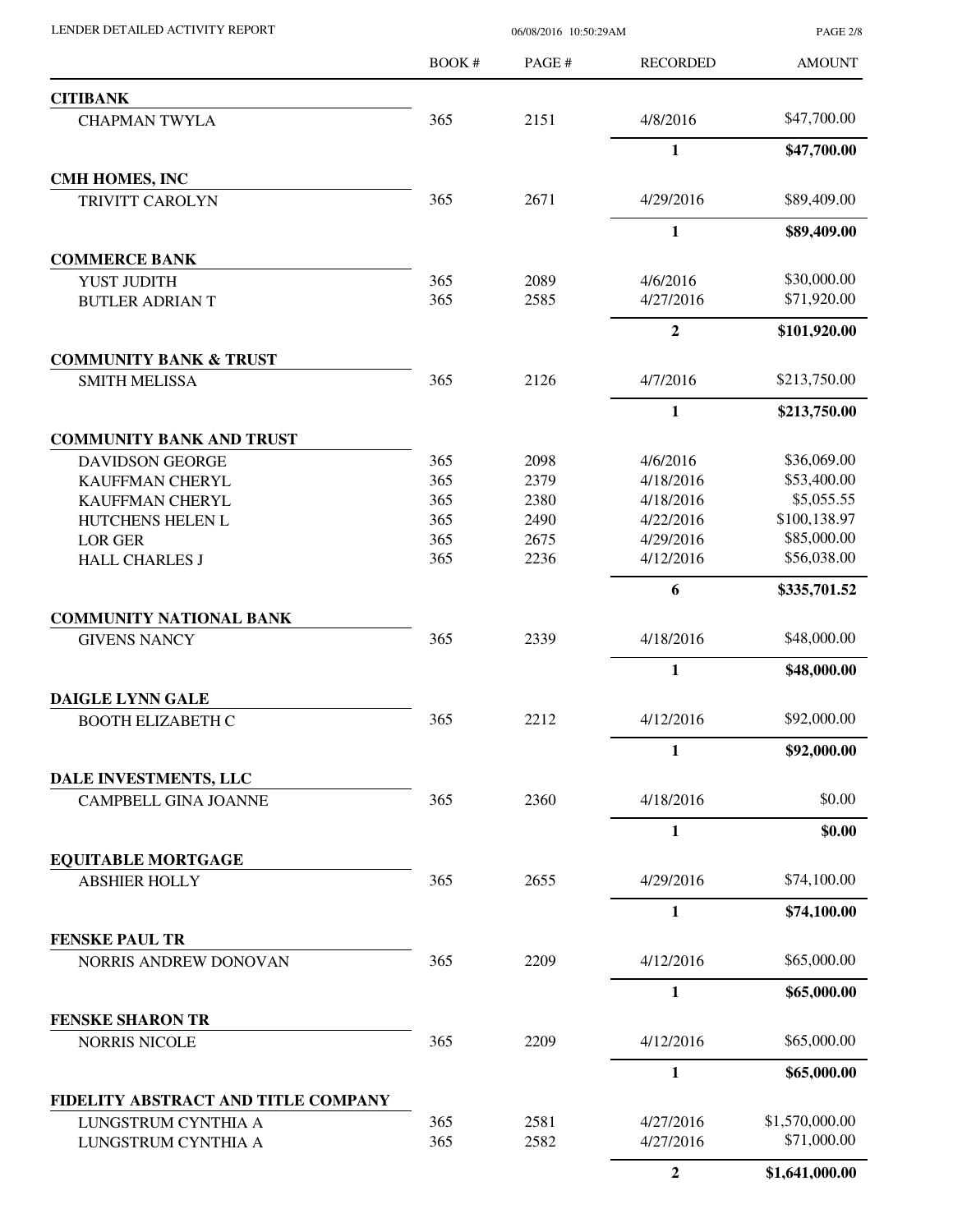PAGE 3/8

|                                                         | BOOK # | PAGE # | <b>RECORDED</b>         | <b>AMOUNT</b> |
|---------------------------------------------------------|--------|--------|-------------------------|---------------|
| <b>FIRST BANK &amp; TRUST COMPANY</b>                   |        |        |                         |               |
| <b>BROWN MARY M</b>                                     | 365    | 2354   | 4/18/2016               | \$224,000.00  |
|                                                         |        |        | $\mathbf{1}$            | \$224,000.00  |
| FIRST COMMUNITY BANK                                    |        |        |                         |               |
| COUSINS INVESTMENT PROPERTIES, LLC                      | 365    | 2058   | 4/5/2016                | \$81,000.00   |
| <b>HOWE LYNDA</b>                                       | 365    | 2106   | 4/6/2016                | \$102,700.00  |
| <b>WORTMAN KELLY</b>                                    | 365    | 2193   | 4/11/2016               | \$72,390.00   |
| <b>SODEN SHANE</b>                                      | 365    | 2261   | 4/14/2016               | \$12,000.00   |
| <b>HOWE ASHLEY</b>                                      | 365    | 2322   | 4/15/2016               | \$107,000.00  |
| <b>MAGRUDER DAL</b>                                     | 365    | 2362   | 4/18/2016               | \$37,000.00   |
| <b>WARD CINDY</b>                                       | 365    | 2368   | 4/18/2016               | \$33,000.00   |
| <b>GOSSETT MARTHA</b>                                   | 365    | 2386   | 4/19/2016               | \$24,953.00   |
| <b>GARY RAMANDA L</b>                                   | 365    | 2601   | 4/27/2016               | \$214,885.00  |
| WORTMAN KELLY D                                         | 365    | 2602   | 4/27/2016               | \$72,390.00   |
|                                                         |        |        | 10                      | \$757,318.00  |
| FIRST STATE BANK OF ST CHARLES MO                       |        |        |                         |               |
| SOHOSKY ELIZABETH JANE                                  | 365    | 2427   | 4/20/2016               | \$137,000.00  |
|                                                         |        |        | $\mathbf{1}$            | \$137,000.00  |
| <b>FLAT BRANCH MORTGAGE</b>                             |        |        |                         |               |
| <b>GILLELAND CRISTIN</b>                                | 365    | 2051   | 4/5/2016                | \$177,555.00  |
| <b>HERRON TIMOTHY</b>                                   | 365    | 2055   | 4/5/2016                | \$134,000.00  |
| <b>MERINO JULIA</b>                                     | 365    | 2143   | 4/8/2016                | \$82,076.00   |
| <b>BALDWIN ELLEN</b>                                    | 365    | 2190   | 4/11/2016               | \$122,637.00  |
| <b>GETZ DEBORAH</b>                                     | 365    | 2256   | 4/13/2016               | \$132,456.00  |
| <b>REEVES PAUL</b>                                      | 365    | 2283   | 4/14/2016               | \$153,525.00  |
| <b>DUDLEY LAURA</b>                                     | 365    | 2350   | 4/18/2016               | \$150,719.00  |
|                                                         |        |        | $\overline{7}$          | \$952,968.00  |
| <b>FORMBY MELVIN</b>                                    |        |        |                         |               |
| <b>WHITE BRANDY</b>                                     | 365    | 2325   | 4/15/2016               | \$95,000.00   |
|                                                         |        |        | $\mathbf{1}$            | \$95,000.00   |
| <b>FREEDOM MORTGAGE</b><br>TUTTON ETHEL M               | 365    | 2621   | 4/28/2016               | \$270,646.00  |
|                                                         |        |        |                         |               |
|                                                         |        |        | 1                       | \$270,646.00  |
| <b>GATEWAY MORTGAGE GROUP</b>                           |        |        |                         |               |
| <b>MARCUS CHASE</b>                                     | 365    | 2181   | 4/11/2016               | \$121,336.00  |
| <b>RICHARDSON MATTHEW</b>                               | 365    | 2258   | 4/13/2016               | \$96,224.00   |
| <b>KYLE ROBYN A</b>                                     | 365    | 2592   | 4/27/2016               | \$39,560.00   |
|                                                         |        |        | $\mathbf{3}$            | \$257,120.00  |
| <b>GREAT SOUTHERN BANK</b>                              |        |        |                         |               |
| <b>ROLLER LETHA</b>                                     | 365    | 2104   | 4/6/2016                | \$39,597.00   |
| GRUNDY LAND GROUP, LLC                                  | 365    | 2129   | 4/7/2016                | \$250,000.00  |
| <b>DOTY SHELLI</b>                                      | 365    | 2188   | 4/11/2016               | \$70,000.00   |
|                                                         |        |        | $\overline{\mathbf{3}}$ | \$359,597.00  |
| <b>HANNA CINDY</b><br><b>BENEFICIAL FINANCIAL I INC</b> | 365    | 2088   | 4/6/2016                | \$0.00        |
|                                                         |        |        |                         |               |
|                                                         |        |        | 1                       | \$0.00        |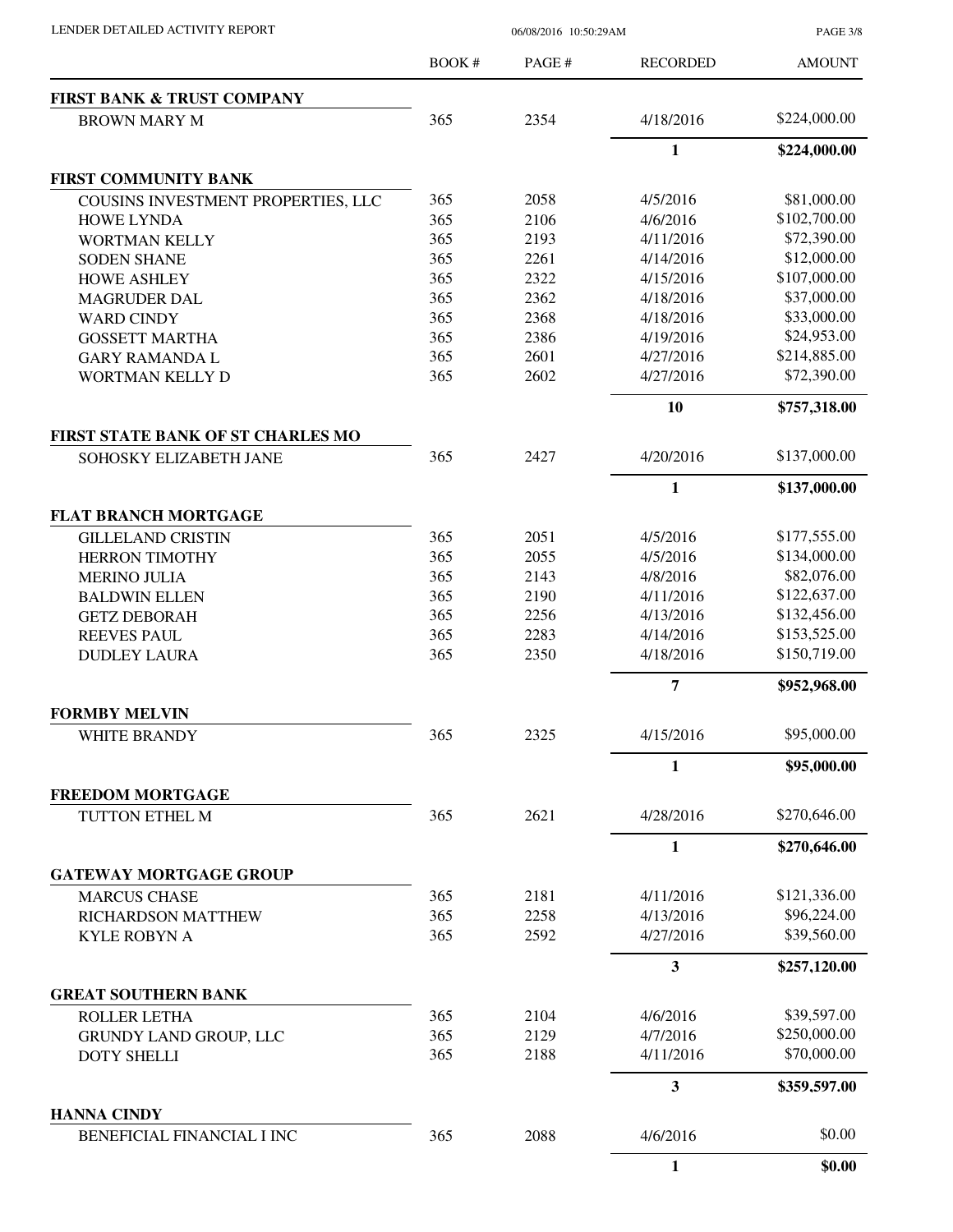| LENDER DETAILED ACTIVITY REPORT                 | 06/08/2016 10:50:29AM |        |                  | <b>PAGE 4/8</b> |
|-------------------------------------------------|-----------------------|--------|------------------|-----------------|
|                                                 | BOOK #                | PAGE # | <b>RECORDED</b>  | <b>AMOUNT</b>   |
| <b>HANNA ROBERT</b>                             |                       |        |                  |                 |
| BENEFICIAL FINANCIAL I INC                      | 365                   | 2088   | 4/6/2016         | \$0.00          |
|                                                 |                       |        | $\mathbf{1}$     | \$0.00          |
| <b>HEATER LEWIS</b>                             |                       |        |                  |                 |
| <b>MARSHALL RACHAEL</b>                         | 365                   | 1976   | 4/1/2016         | \$57,000.00     |
|                                                 |                       |        | 1                | \$57,000.00     |
| <b>HEATER LEWIS L TR</b>                        |                       |        |                  |                 |
| MILLIKIN STEPHANIE L                            | 365                   | 2372   | 4/18/2016        | \$52,000.00     |
|                                                 |                       |        | 1                | \$52,000.00     |
| <b>HEATER MARYLIN</b>                           |                       |        |                  |                 |
| <b>MARSHALL BENJAMIN</b>                        | 365                   | 1976   | 4/1/2016         | \$57,000.00     |
|                                                 |                       |        | 1                | \$57,000.00     |
| <b>HEATER MARYLIN TR</b><br><b>JAMES KERI</b>   | 365                   | 2372   | 4/18/2016        | \$52,000.00     |
|                                                 |                       |        | 1                | \$52,000.00     |
|                                                 |                       |        |                  |                 |
| <b>HODGE ALICE</b><br><b>BAKER ELIZABETH</b>    | 365                   | 1980   | 4/1/2016         | \$55,000.00     |
|                                                 |                       |        | 1                | \$55,000.00     |
| <b>HODGE FREEMAN TR</b>                         |                       |        |                  |                 |
| <b>BAKER ELIZABETH</b>                          | 365                   | 1980   | 4/1/2016         | \$55,000.00     |
|                                                 |                       |        | $\mathbf{1}$     | \$55,000.00     |
| <b>HOMETOWN BANK</b>                            |                       |        |                  |                 |
| <b>BAILEY JESSICA</b>                           | 365                   | 2073   | 4/5/2016         | \$145,000.00    |
| <b>FROGGE LEIGH</b>                             | 365                   | 2152   | 4/8/2016         | \$107,715.94    |
| <b>LANEY AARON</b>                              | 365                   | 2154   | 4/8/2016         | \$128,000.00    |
| <b>SMITH CASEY</b>                              | 365                   | 2612   | 4/28/2016        | \$103,000.00    |
|                                                 |                       |        | 4                | \$483,715.94    |
| <b>HOUSE PHYLLIS</b><br>HOUSE RANDALL           | 365                   | 2043   | 4/4/2016         | \$131,000.00    |
| HOUSE RANDALL                                   | 365                   | 2044   | 4/4/2016         | \$400,000.00    |
|                                                 |                       |        | $\boldsymbol{2}$ | \$531,000.00    |
| <b>HOUSE WAYNE</b>                              |                       |        |                  |                 |
| <b>HOUSE WHITNEY</b>                            | 365                   | 2043   | 4/4/2016         | \$131,000.00    |
| <b>HOUSE WHITNEY</b>                            | 365                   | 2044   | 4/4/2016         | \$400,000.00    |
|                                                 |                       |        | $\overline{2}$   | \$531,000.00    |
| <b>LANKFORD ROY</b>                             |                       |        |                  |                 |
| <b>FARAHJOOD MIKE</b>                           | 365                   | 2446   | 4/21/2016        | \$23,843.00     |
|                                                 |                       |        | 1                | \$23,843.00     |
| <b>LANKFORD TRACEY</b><br><b>FARAHJOOD MIKE</b> | 365                   | 2446   | 4/21/2016        | \$23,843.00     |
|                                                 |                       |        | $\mathbf{1}$     | \$23,843.00     |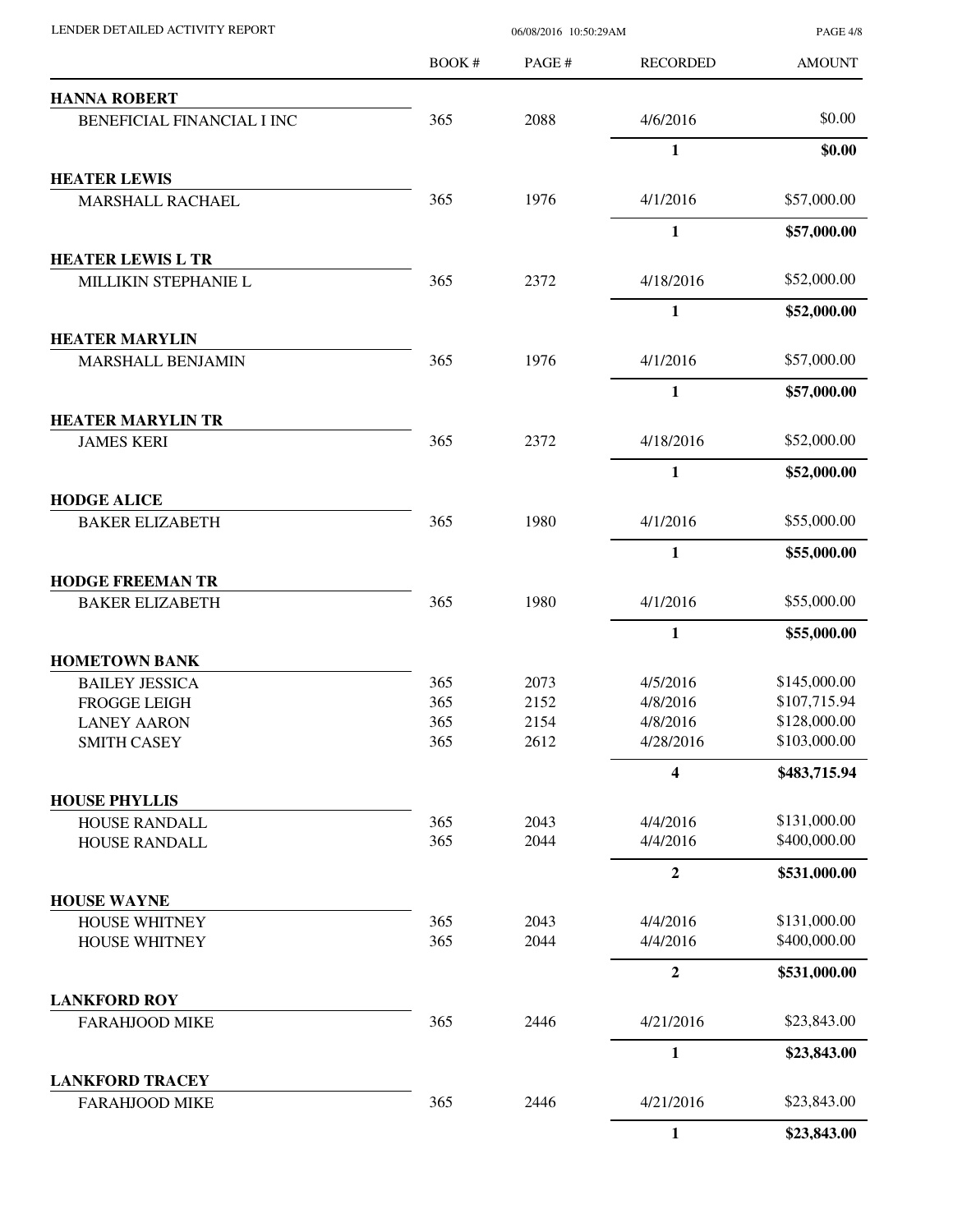| LENDER DETAILED ACTIVITY REPORT |  |
|---------------------------------|--|

06/08/2016 10:50:29AM

PAGE 5/8

|                                               | BOOK# | PAGE# | <b>RECORDED</b>         | <b>AMOUNT</b>  |
|-----------------------------------------------|-------|-------|-------------------------|----------------|
| <b>MID-MISSOURI BANK</b>                      |       |       |                         |                |
| <b>ROBIN SHIANNE</b>                          | 365   | 2161  | 4/8/2016                | \$84,000.00    |
| <b>SCHLEGEL KIMBERLY</b>                      | 365   | 2348  | 4/18/2016               | \$174,000.00   |
| <b>HARNAR LACEY</b>                           | 365   | 2392  | 4/19/2016               | \$40,000.00    |
|                                               |       |       | $\mathbf{3}$            | \$298,000.00   |
| MISSOURI BROTHERHOOD FINANCIAL ASSISTANCE INC |       |       |                         |                |
| <b>MILLER REGINA</b>                          | 365   | 2424  | 4/20/2016               | \$100,000.00   |
|                                               |       |       | $\mathbf{1}$            | \$100,000.00   |
| <b>MOORE JAMES TR</b>                         |       |       |                         |                |
| <b>LANEY L MACK</b>                           | 365   | 2074  | 4/5/2016                | \$0.00         |
|                                               |       |       | 1                       | \$0.00         |
| MORTGAGE RESEARCH CENTER, LLC                 |       |       |                         |                |
| BERRYMAN CASSONDRA                            | 365   | 2185  | 4/11/2016               | \$231,679.00   |
|                                               |       |       | $\mathbf{1}$            | \$231,679.00   |
| <b>OAKSTAR BANK</b>                           |       |       |                         |                |
| <b>SACHS MESCHELL</b>                         | 365   | 1963  | 4/1/2016                | \$605,797.87   |
|                                               |       |       | 1                       | \$605,797.87   |
| PEOPLES BANK                                  |       |       |                         |                |
| <b>DAVIS BARBARA</b>                          | 365   | 1991  | 4/4/2016                | \$250,000.00   |
| <b>SMITH NATASHA</b>                          | 365   | 1994  | 4/4/2016                | \$101,920.00   |
| <b>SMITH NATASHA</b>                          | 365   | 1995  | 4/4/2016                | \$11,466.00    |
| THOMPSON LORITA                               | 365   | 2060  | 4/5/2016                | \$30,000.00    |
| <b>BENSON RACHEL</b>                          | 365   | 2101  | 4/6/2016                | \$1.00         |
| <b>BENSON RACHEL</b>                          | 365   | 2102  | 4/6/2016                | \$21,600.00    |
| RINEHART JESSICA                              | 365   | 2229  | 4/12/2016               | \$139,500.00   |
| <b>HARLAN DONNA JUNE</b>                      | 365   | 2404  | 4/19/2016               | \$135,000.00   |
| <b>KELLEY SEAN</b>                            | 365   | 2413  | 4/20/2016               | \$96,800.00    |
| <b>KELLEY SEAN</b>                            | 365   | 2414  | 4/20/2016               | \$18,150.00    |
| <b>VANSLYKE JESSICA</b>                       | 365   | 2418  | 4/20/2016               | \$44,000.00    |
| NURSARIWALA AJIT                              | 365   | 2469  | 4/22/2016               | \$838,100.00   |
| <b>SMITH REBECCA</b>                          | 365   | 2568  | 4/27/2016               | \$103,000.00   |
| <b>COBBLE TINA</b>                            | 365   | 2589  | 4/27/2016               | \$193,556.80   |
| <b>CUNNINGHAM MARY</b>                        | 365   | 2628  | 4/28/2016               | \$195,300.00   |
| <b>DURBIN BROOKE</b>                          | 365   | 2638  | 4/29/2016               | \$201,000.00   |
| RINEHART JESSICA ANN                          | 365   | 2229  | 4/12/2016               | \$139,500.00   |
|                                               |       |       | 17                      | \$2,518,893.80 |
| PEOPLES BANK OF SENECA                        |       |       |                         |                |
| TRIBELHORN CARL MICHAEL                       | 365   | 2408  | 4/20/2016               | \$177,000.00   |
| <b>KELLEY SEAN</b>                            | 365   | 2413  | 4/20/2016               | \$96,800.00    |
| <b>KELLEY SEAN</b>                            | 365   | 2414  | 4/20/2016               | \$18,150.00    |
| VANSLYKE JESSICA A                            | 365   | 2418  | 4/20/2016               | \$44,000.00    |
|                                               |       |       | $\overline{\mathbf{4}}$ | \$335,950.00   |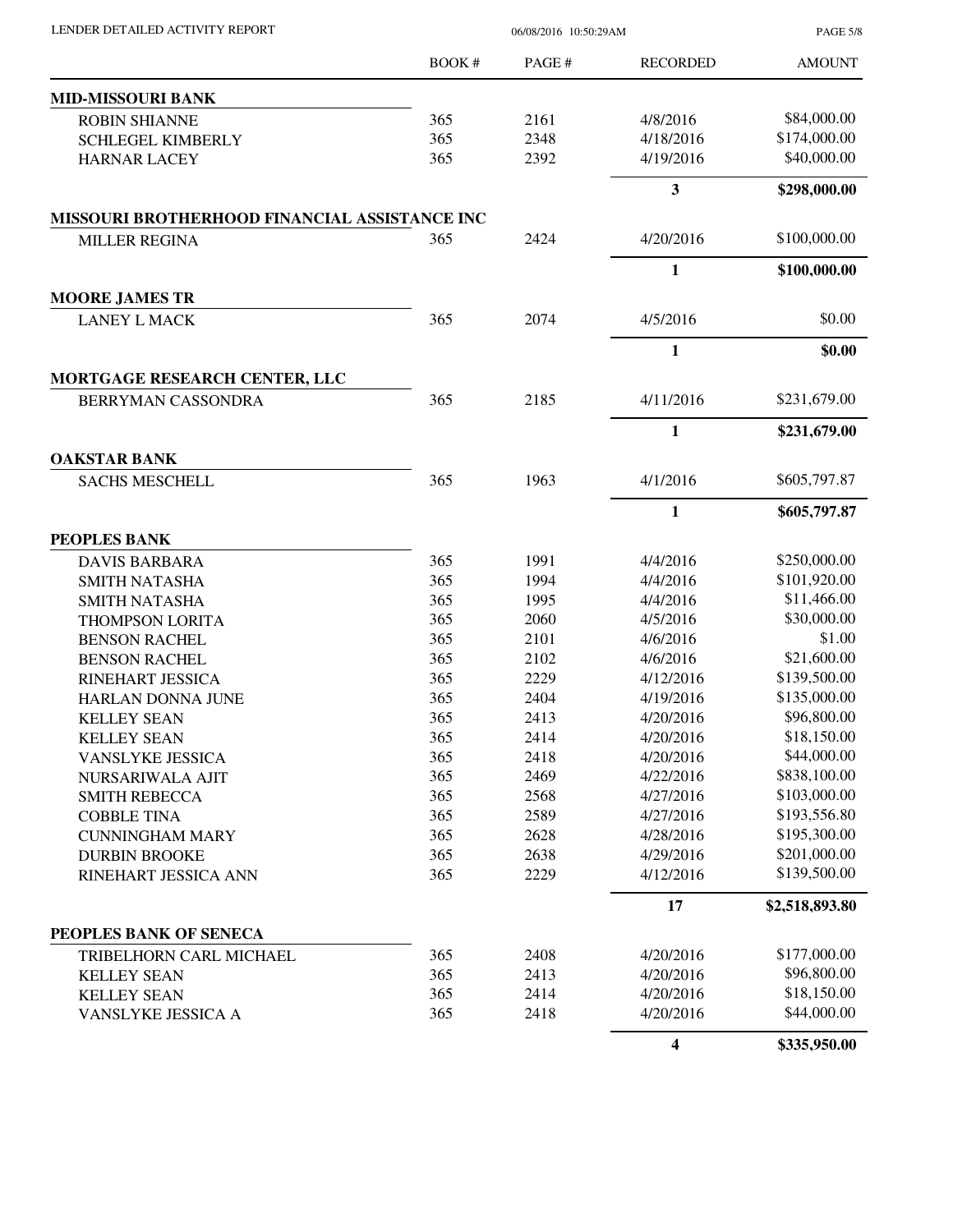| LENDER DETAILED ACTIVITY REPORT |  |
|---------------------------------|--|
|                                 |  |

06/08/2016 10:50:29AM

PAGE 6/8

|                                         | <b>BOOK#</b> | PAGE# | <b>RECORDED</b>         | <b>AMOUNT</b>  |
|-----------------------------------------|--------------|-------|-------------------------|----------------|
| <b>PINNACLE BANK</b>                    |              |       |                         |                |
| <b>MAXFIELD CASSANDRA</b>               | 365          | 2115  | 4/7/2016                | \$570,000.00   |
| MITCHELL PATSY A                        | 365          | 2295  | 4/15/2016               | \$152,000.00   |
| <b>INGLE PATRICA</b>                    | 365          | 2431  | 4/21/2016               | \$69,800.00    |
| <b>HART AMY N</b>                       | 365          | 2619  | 4/28/2016               | \$385,000.00   |
| <b>COSS TIMMIE LEA</b>                  | 365          | 2640  | 4/29/2016               | \$171,200.00   |
| <b>NELSON LISA C</b>                    | 365          | 2642  | 4/29/2016               | \$216,000.00   |
| KAIVAN FUEL, LLC                        | 365          | 2644  | 4/29/2016               | \$1,910,000.00 |
| <b>BRAKE AMY RACHEL</b>                 | 365          | 2666  | 4/29/2016               | \$230,900.00   |
|                                         |              |       | 8                       | \$3,704,900.00 |
| PLAINS COMMERCE BANK                    |              |       |                         |                |
| <b>BYNUM JENNIFER</b>                   | 365          | 2307  | 4/15/2016               | \$100,000.00   |
|                                         |              |       | $\mathbf{1}$            | \$100,000.00   |
| PLATTE VALLEY BANK OF MISSOURI          |              |       |                         |                |
| LETHRIDGE MALLORY                       | 365          | 2127  | 4/7/2016                | \$105,912.00   |
|                                         |              |       | $\mathbf{1}$            | \$105,912.00   |
| PREMIER HOME MORTGAGE                   |              |       |                         |                |
| <b>BROWN DANIELLE</b>                   | 365          | 1969  | 4/1/2016                | \$90,283.00    |
| WRIGHT CHRISTINA                        | 365          | 1984  | 4/1/2016                | \$62,879.00    |
|                                         | 365          | 2157  | 4/8/2016                | \$170,694.00   |
| <b>GORDON REBECCA</b><br>COOK WILLIAM H | 365          | 2303  | 4/15/2016               | \$78,560.00    |
|                                         | 365          | 2435  | 4/21/2016               | \$211,399.00   |
| <b>DANIELS ALLISON J</b>                | 365          | 2677  | 4/29/2016               | \$120,822.00   |
| <b>SHARPE CALI M</b>                    | 365          | 2216  | 4/12/2016               | \$84,318.00    |
| <b>GRANGER HANNAH</b>                   |              |       |                         |                |
|                                         |              |       | $\overline{7}$          | \$818,955.00   |
| <b>QUICKEN LOANS</b>                    |              |       |                         |                |
| <b>TOWNSEND MELFORD</b>                 | 365          | 2033  | 4/4/2016                | \$175,000.00   |
| <b>MYERS LESLIE</b>                     | 365          | 2056  | 4/5/2016                | \$72,047.00    |
| WALMSLEY MICHAEL                        | 365          | 2087  | 4/6/2016                | \$169,120.00   |
| <b>SCHRAMM DIANNE P</b>                 | 365          | 2635  | 4/29/2016               | \$172,788.00   |
|                                         |              |       | $\overline{\mathbf{4}}$ | \$588,955.00   |
| SECURITY BANK AND TRUST COMPANY         |              |       |                         |                |
| ERIMISH, LLC                            | 365          | 2649  | 4/29/2016               | \$178,400.00   |
|                                         |              |       | 1                       | \$178,400.00   |
| <b>SIMMONS BANK</b>                     |              |       |                         |                |
| <b>MONROE JENNAFIR</b>                  | 365          | 2477  | 4/22/2016               | \$25,029.50    |
|                                         |              |       | $\mathbf{1}$            | \$25,029.50    |
| <b>SIRMANS JERRY D</b>                  |              |       |                         |                |
| <b>WARREN MISTIE M</b>                  | 365          | 2416  | 4/20/2016               | \$9,500.00     |
| WARREN MISTIE M                         | 365          | 2416  | 4/20/2016               | \$9,500.00     |
|                                         |              |       | $\overline{2}$          | \$19,000.00    |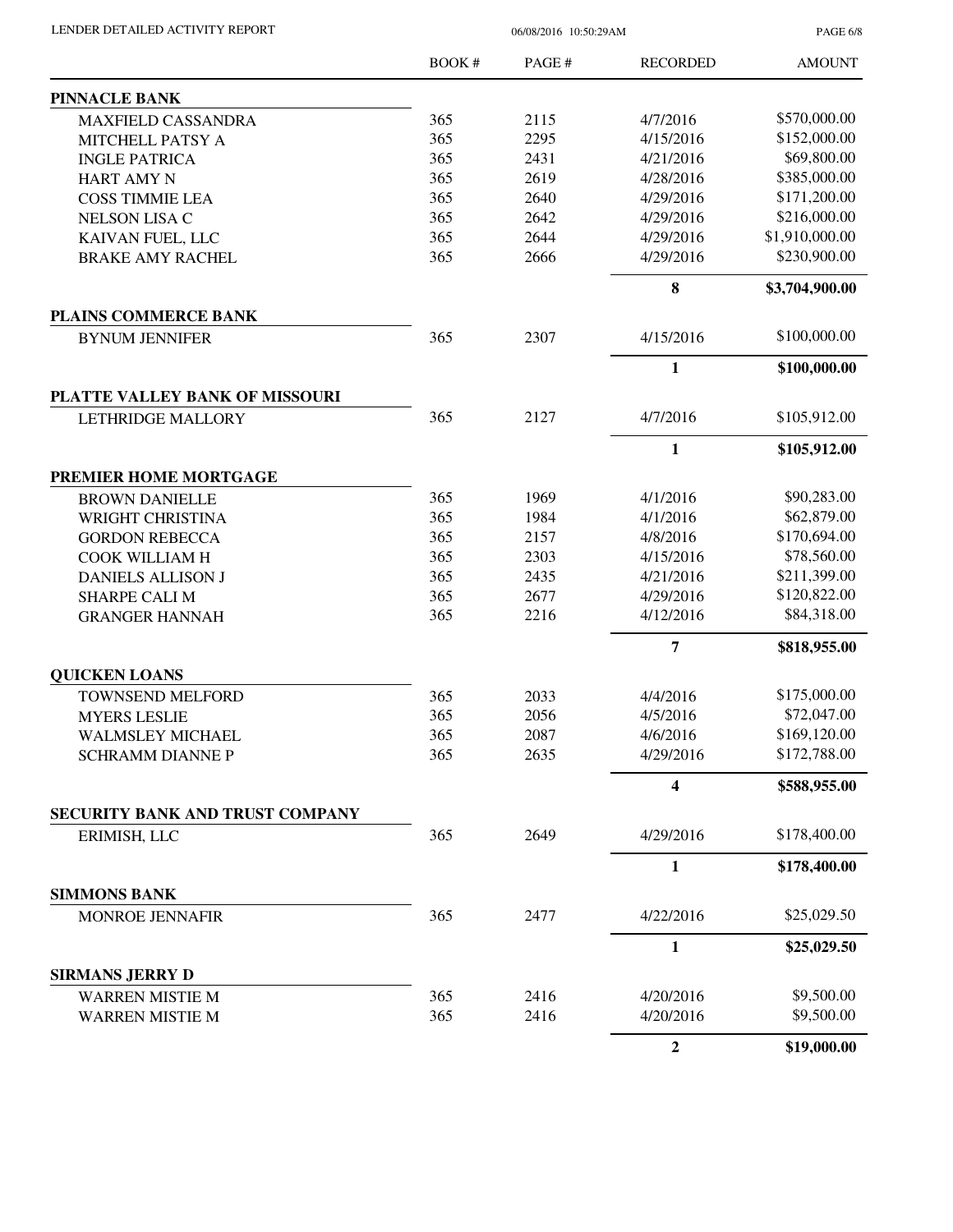PAGE 7/8

|                                   | BOOK # | PAGE# | <b>RECORDED</b> | <b>AMOUNT</b>  |
|-----------------------------------|--------|-------|-----------------|----------------|
| SOUTHWEST MISSOURI BANK           |        |       |                 |                |
| <b>KEELING TAWNI</b>              | 365    | 1973  | 4/1/2016        | \$79,000.00    |
| <b>RAINEY AMANDA</b>              | 365    | 2024  | 4/4/2016        | \$268,000.00   |
| <b>MARTIN ROBERT</b>              | 365    | 2077  | 4/5/2016        | \$30,000.00    |
| <b>BRADFORD PATTI</b>             | 365    | 2139  | 4/8/2016        | \$45,500.00    |
| NICHOLS ANDREA                    | 365    | 2246  | 4/13/2016       | \$204,000.00   |
| RAMIREZ SALATIEL                  | 365    | 2288  | 4/14/2016       | \$20,800.00    |
| <b>TIPPING CRAIG</b>              | 365    | 2316  | 4/15/2016       | \$50,000.00    |
| <b>CRECELIUS ROY W</b>            | 365    | 2364  | 4/18/2016       | \$128,000.00   |
| <b>WARREN DANIELLE</b>            | 365    | 2382  | 4/19/2016       | \$10,000.00    |
| <b>WARREN DANIELLE</b>            | 365    | 2384  | 4/19/2016       | \$10,000.00    |
| <b>HOUSH KRISTY A</b>             | 365    | 2417  | 4/20/2016       | \$78,500.00    |
| HOUSH KRISTY A                    | 365    | 2417  | 4/20/2016       | \$78,500.00    |
| <b>CARTER NATASHA</b>             | 365    | 2447  | 4/21/2016       | \$82,000.00    |
| <b>CARNAHAN VICKI S</b>           | 365    | 2622  | 4/28/2016       | \$125,000.00   |
| PEKAREK SARAH B                   | 365    | 2623  | 4/28/2016       | \$12,000.00    |
| <b>HARVEL LINDA</b>               | 365    | 2657  | 4/29/2016       | \$48,000.00    |
| <b>LEHAR KRISTINA</b>             | 365    | 2663  | 4/29/2016       | \$56,000.00    |
|                                   |        |       | 17              | \$1,325,300.00 |
| <b>STATE FARM BANK</b>            |        |       |                 |                |
| <b>FOLSOM PRICILLA</b>            | 365    | 2155  | 4/8/2016        | \$43,900.00    |
|                                   |        |       | 1               | \$43,900.00    |
| STONEGATE MORTGAGE                |        |       |                 |                |
| <b>TESCHER MARJORIE</b>           | 365    | 2242  | 4/13/2016       | \$209,900.00   |
|                                   |        |       | $\mathbf{1}$    | \$209,900.00   |
| <b>SUNTRUSTE MORTGAGE</b>         |        |       |                 |                |
| <b>HARTJE KIMBERLY</b>            | 365    | 2252  | 4/13/2016       | \$26,000.00    |
|                                   |        |       | $\mathbf{1}$    | \$26,000.00    |
| THE FIRST NATIONAL BANK OF GIRARD |        |       |                 |                |
| TROUT LEANN M                     | 365    | 2406  | 4/19/2016       | \$8,000.00     |
|                                   |        |       | 1               | \$8,000.00     |
| <b>TOWER LOAN OF MISSOURI</b>     |        |       |                 |                |
| <b>BEECHER KIMBERLY</b>           | 365    | 2148  | 4/8/2016        | \$14,472.00    |
|                                   |        |       | $\mathbf{1}$    | \$14,472.00    |
| <b>USBANK</b>                     |        |       |                 |                |
| <b>WESTON LENORA</b>              | 365    | 1965  | 4/1/2016        | \$60,000.00    |
| <b>KIDD SUE</b>                   | 365    | 1966  | 4/1/2016        | \$122,000.00   |
| <b>LOY CATHY</b>                  | 365    | 2037  | 4/4/2016        | \$100,000.00   |
| <b>DANIEL MELISSA</b>             | 365    | 2096  | 4/6/2016        | \$200,000.00   |
| YEOMAN MARY VIRGINIA              | 365    | 2150  | 4/8/2016        | \$208,000.00   |
| <b>SHACKELFORD JEFFRY</b>         | 365    | 2240  | 4/13/2016       | \$23,000.00    |
| <b>SHACKELFORD JEFFRY</b>         | 365    | 2305  | 4/15/2016       | \$123,000.00   |
| <b>DAVIES PAUL</b>                | 365    | 2390  | 4/19/2016       | \$80,000.00    |
| <b>POWELL LAURALIE R</b>          | 365    | 2555  | 4/26/2016       | \$96,662.00    |
| <b>BOYER MICHELE DENISE</b>       | 365    | 2607  | 4/28/2016       | \$60,000.00    |
|                                   |        |       | 10              | \$1,072,662.00 |